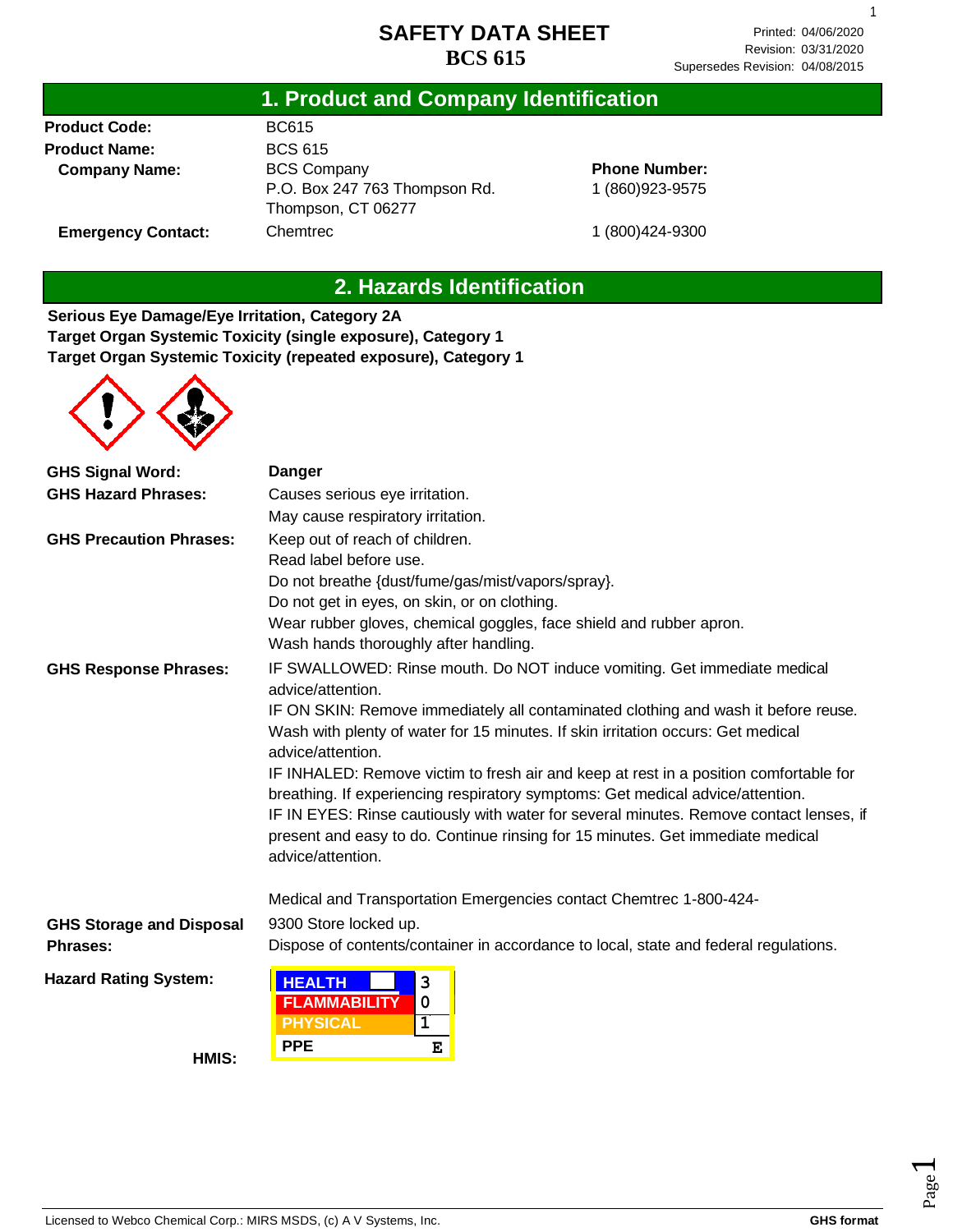2

# **Potential Health Effects**

| (Acute and Chronic):                                 |                                             |                                               |                                                                                                                                                                                                                                                                                                                                                                                                                                                                                                                                                |  |
|------------------------------------------------------|---------------------------------------------|-----------------------------------------------|------------------------------------------------------------------------------------------------------------------------------------------------------------------------------------------------------------------------------------------------------------------------------------------------------------------------------------------------------------------------------------------------------------------------------------------------------------------------------------------------------------------------------------------------|--|
|                                                      |                                             |                                               | 3. Composition/Information on Ingredients                                                                                                                                                                                                                                                                                                                                                                                                                                                                                                      |  |
| CAS#                                                 | <b>Hazardous Components (Chemical Name)</b> |                                               | <b>Concentration</b>                                                                                                                                                                                                                                                                                                                                                                                                                                                                                                                           |  |
| 14808-60-7                                           | Quartz                                      |                                               | 35.0 -45.0 %                                                                                                                                                                                                                                                                                                                                                                                                                                                                                                                                   |  |
| 497-19-8                                             | Sodium carbonate                            |                                               | 10.0 -20.0 %                                                                                                                                                                                                                                                                                                                                                                                                                                                                                                                                   |  |
|                                                      |                                             |                                               | <b>4. First Aid Measures</b>                                                                                                                                                                                                                                                                                                                                                                                                                                                                                                                   |  |
| <b>Emergency and First Aid</b><br><b>Procedures:</b> |                                             | No data available.                            |                                                                                                                                                                                                                                                                                                                                                                                                                                                                                                                                                |  |
| In Case of Inhalation:                               |                                             | immediate medical advice/attention.           | Immediately move victim to fresh air. If experiencing respiratory symptoms: Get                                                                                                                                                                                                                                                                                                                                                                                                                                                                |  |
| In Case of Skin Contact:                             |                                             | occurs: Get medical advice/attention.         | Brush off loose excess material. Flush thoroughly with fresh, tepid water for 15 minutes.<br>Discard contaminated clothing and footwear or wash before reuse. If skin irritation                                                                                                                                                                                                                                                                                                                                                               |  |
| In Case of Eye Contact:                              |                                             | advice/attention.                             | Immediately flush eyes with large amounts of fresh, tepid water for at least 15 minutes.<br>Hold eyelids open to ensure complete irrigation of eye and lid tissues. Tilt head to the<br>side and irrigate the eye from the bridge of the nose to the outside of the face. Keep<br>run-off from entering the other eye, mouth or ear. Washing eye within the first few<br>seconds is essential to achieve maximum effectiveness. Remove contact lenses, if<br>present and easy to do. Continue rinsing. If eye irritation persists, get medical |  |
| In Case of Ingestion:                                |                                             | into the lungs. Get medical advice/attention. | Do not induce vomiting. Rinse mouth with fresh, Tepid water, than immediately drink 4-8<br>oz. or milk or water. Never give anything by mouth to an unconscious person. If<br>vomiting occurs, keep airways open. Keep head lower than hips to prevent aspiration                                                                                                                                                                                                                                                                              |  |
|                                                      |                                             |                                               | <b>5. Fire Fighting Measures</b>                                                                                                                                                                                                                                                                                                                                                                                                                                                                                                               |  |
| <b>Flash Pt:</b>                                     |                                             | No data.                                      |                                                                                                                                                                                                                                                                                                                                                                                                                                                                                                                                                |  |
| <b>Explosive Limits:</b>                             |                                             | LEL: No data.                                 | UEL: No data.                                                                                                                                                                                                                                                                                                                                                                                                                                                                                                                                  |  |
| <b>Autoignition Pt:</b>                              |                                             | No data.                                      |                                                                                                                                                                                                                                                                                                                                                                                                                                                                                                                                                |  |
|                                                      |                                             |                                               | Suitable Extinguishing Media: Dry chemical, CO2, sand, earth, water spray or regular foam.                                                                                                                                                                                                                                                                                                                                                                                                                                                     |  |
|                                                      | <b>Fire Fighting Instructions:</b>          |                                               | As in any fire, wear a self-contained breathing apparatus in pressure-demand,<br>MSHA/NIOSH (approved or equivalent), and full protective gear.                                                                                                                                                                                                                                                                                                                                                                                                |  |
| Hazards:                                             | <b>Flammable Properties and</b>             | No data available.                            |                                                                                                                                                                                                                                                                                                                                                                                                                                                                                                                                                |  |

## **6. Accidental Release Measures**

| <b>Protective Precautions,</b>   | Safety glasses, rubber or neoprene gloves. Wear chemical protective clothing. |
|----------------------------------|-------------------------------------------------------------------------------|
| <b>Protective Equipment and</b>  | NIOSH/MSHA approved respirator                                                |
| <b>Emergency Procedures:</b>     |                                                                               |
| <b>Steps To Be Taken In Case</b> | Vacuum or sweep up material and place into a suitable disposal container.     |
| <b>Material Is Released Or</b>   |                                                                               |
| Spilled:                         |                                                                               |
|                                  |                                                                               |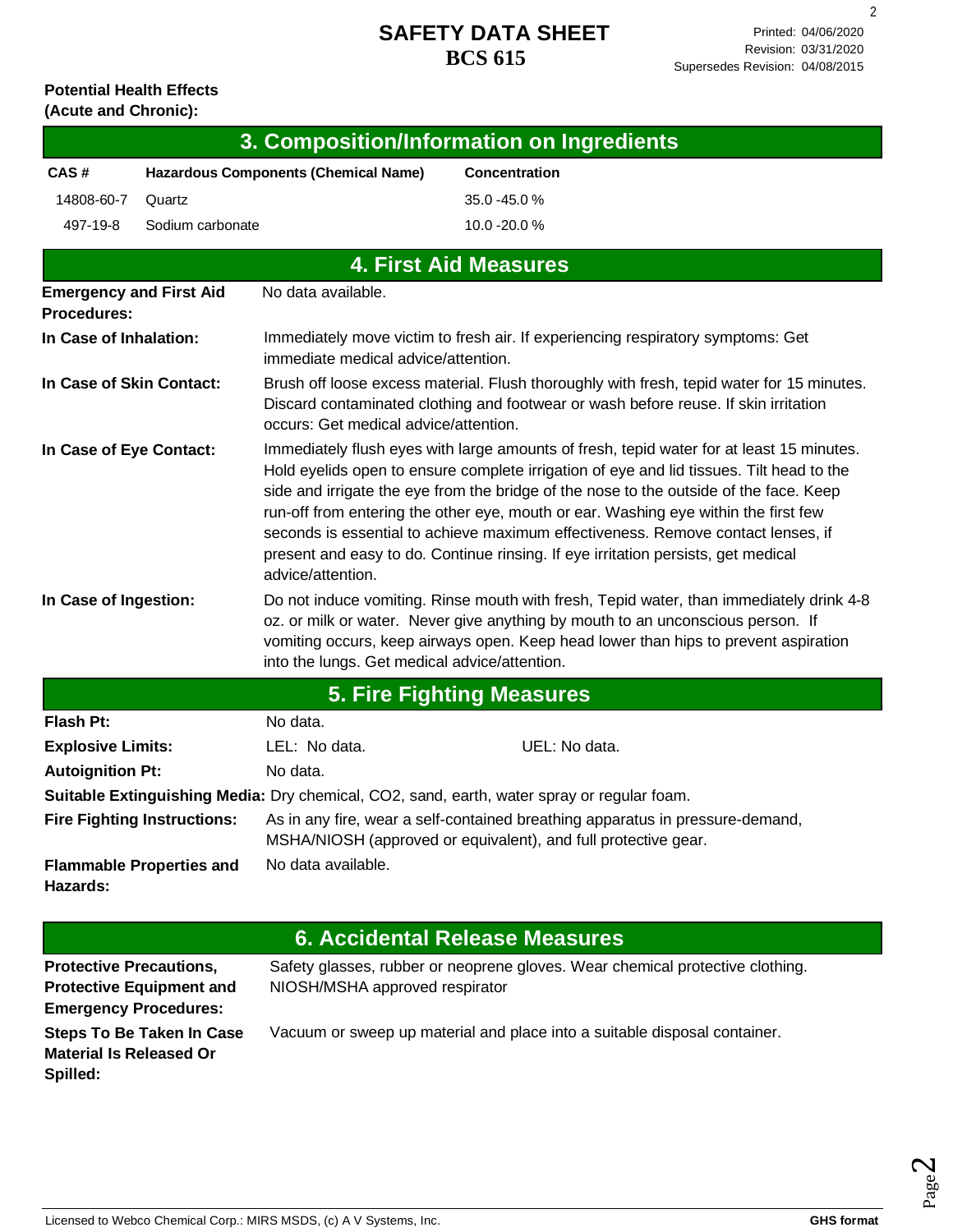3

### **7. Handling and Storage**

**Precautions To Be Taken in**  For industrial or institutional use only. **Handling:**

**Precautions To Be Taken in Storing:** Keep container closed when not in use. Store in a tightly closed container. Store in cool, dry container.

| 8. Exposure Controls/Personal Protection                                          |                              |                                                                                                                                             |                         |                     |                     |
|-----------------------------------------------------------------------------------|------------------------------|---------------------------------------------------------------------------------------------------------------------------------------------|-------------------------|---------------------|---------------------|
| CAS#                                                                              | <b>Partial Chemical Name</b> |                                                                                                                                             | <b>OSHA TWA</b>         | <b>ACGIH TWA</b>    | <b>Other Limits</b> |
| 14808-60-7                                                                        | Quartz                       |                                                                                                                                             | PEL: 8825 ppm/(%SiO2+5) | TLV: 0.05 mg/m3 (R) | No data.            |
| 497-19-8                                                                          | Sodium carbonate             |                                                                                                                                             | No data.                | No data.            | No data.            |
| <b>Respiratory Equipment</b><br>NIOSH/MSHA approved respirator<br>(Specify Type): |                              |                                                                                                                                             |                         |                     |                     |
| <b>Eye Protection:</b>                                                            |                              | Safety glasses                                                                                                                              |                         |                     |                     |
| <b>Protective Gloves:</b>                                                         |                              | Rubber or neoprene gloves                                                                                                                   |                         |                     |                     |
| <b>Other Protective Clothing:</b>                                                 |                              | Wear chemical protective clothing.                                                                                                          |                         |                     |                     |
| <b>Engineering Controls</b><br>(Ventilation etc.):                                |                              | Ventilation is normally required when handling or using this product to keep exposure to<br>airborne contaminants below the exposure limit. |                         |                     |                     |

|                                                             | 9. Physical and Chemical Properties                                                                                      |
|-------------------------------------------------------------|--------------------------------------------------------------------------------------------------------------------------|
| <b>Physical States:</b>                                     | [ ] Liquid<br>[ ] Gas<br>[X] Solid                                                                                       |
| <b>Appearance and Odor:</b>                                 | Appearance: White or Tan powder                                                                                          |
|                                                             | Odor: No apparent odor.                                                                                                  |
| <b>Melting Point:</b>                                       | 270.00 C                                                                                                                 |
| <b>Boiling Point:</b>                                       | 320.00 C                                                                                                                 |
| <b>Autoignition Pt:</b>                                     | No data.                                                                                                                 |
| <b>Flash Pt:</b>                                            | No data.                                                                                                                 |
| <b>Explosive Limits:</b>                                    | LEL: No data.<br>UEL: No data.                                                                                           |
| Specific Gravity (Water = 1): No data.                      |                                                                                                                          |
| Vapor Pressure (vs. Air or                                  | No data.                                                                                                                 |
| $mm Hg$ :                                                   |                                                                                                                          |
| Vapor Density (vs. $Air = 1$ ):                             | No data.                                                                                                                 |
| <b>Evaporation Rate:</b>                                    | No data.                                                                                                                 |
| <b>Solubility in Water:</b>                                 | 100                                                                                                                      |
| <b>Percent Volatile:</b>                                    | No data.                                                                                                                 |
|                                                             | <b>10. Stability and Reactivity</b>                                                                                      |
| <b>Stability:</b>                                           | Stable [X]<br>Unstable [ ]                                                                                               |
| <b>Conditions To Avoid -</b>                                | Avoid handling conditions which may allow for leaks and spills of this material. Do not                                  |
| Instability:                                                | permit personnel to handle this product without proper training and/or protective<br>equipment.                          |
| Incompatibility - Materials To Oxidizing materials.         |                                                                                                                          |
| Avoid:                                                      |                                                                                                                          |
| <b>Byproducts:</b>                                          | Hazardous Decomposition Or Silica will dissolve in hydrofluoric acid and produce a corrosive gas, silicon tetrafluoride. |
| <b>Possibility of Hazardous</b><br><b>Reactions:</b>        | Will not occur [X]<br>Will occur [ ]                                                                                     |
| <b>Conditions To Avoid -</b><br><b>Hazardous Reactions:</b> | No data available.                                                                                                       |

Licensed to Webco Chemical Corp.: MIRS MSDS, (c) A V Systems, Inc. **GHS** format **GHS** format